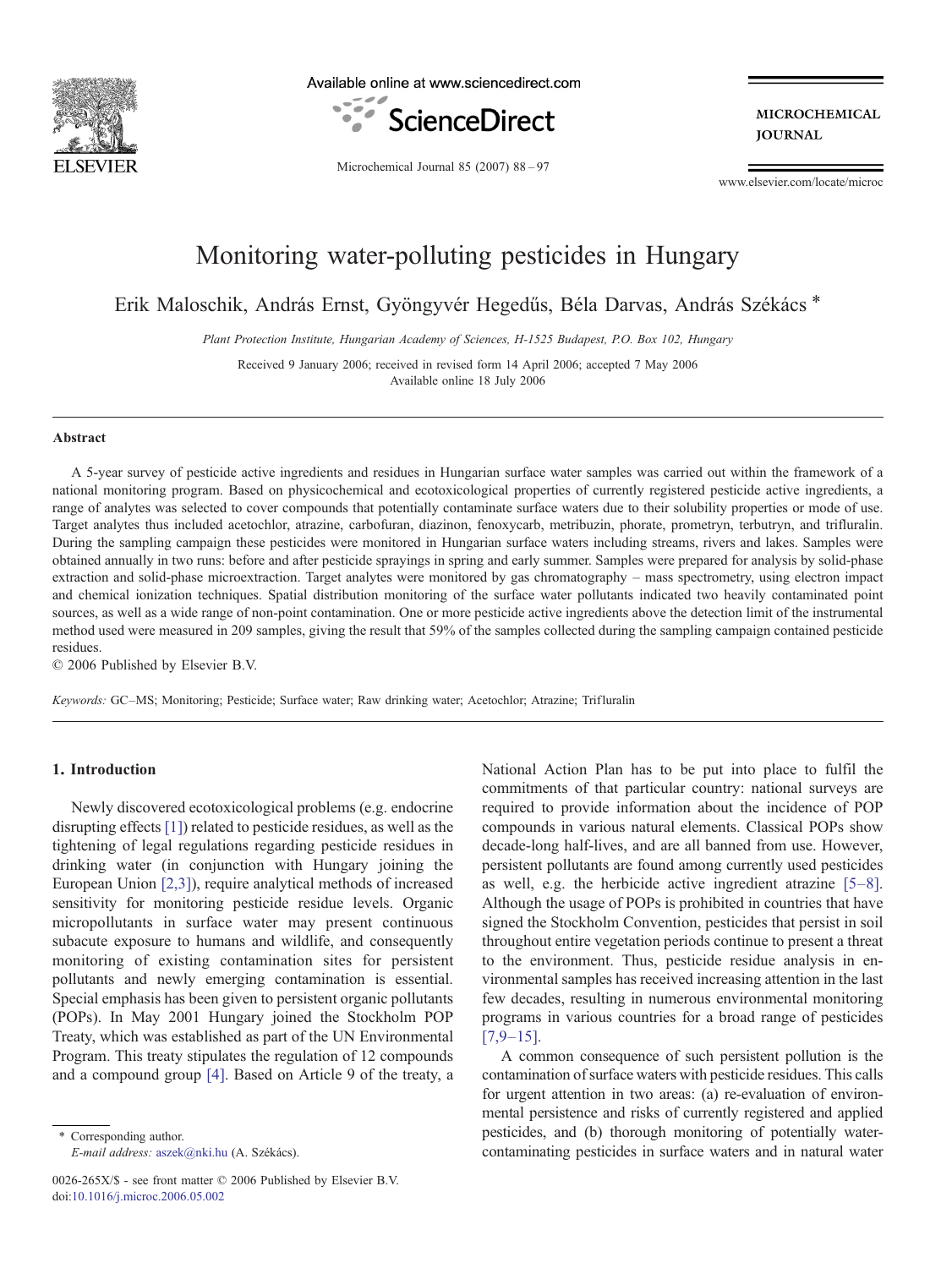<span id="page-1-0"></span>bodies. In order to comply with such monitoring requirements, instrumental, immunoanalytical, as well as bioanalytical methods, are being developed in our environmental analytical and ecotoxicological facilities to detect and quantitatively monitor pesticide active ingredients and residues.

Pesticides are detected in aqueous samples mostly by chromatographic techniques [16–[18\],](#page-8-0) e.g., gas chromatography coupled with mass spectrometry (GC–MS) [\[7,12,19](#page-8-0)–23], electron capture or nitrogen phosphorus selective detection [\[16,17\],](#page-8-0) high perfor-mance liquid chromatography [\[16,18,24\]](#page-8-0) and more recently by liquid chromatography coupled with mass spectrometry (LC– MS) [\[11,25\].](#page-8-0) Moreover, capillary electrophoresis is also applied for the detection of pesticides [\[16,21\].](#page-8-0) Although high sample throughput can be achieved with thin layer chromatography (TLC) or overpressured layer chromatography (OPLC), these techniques have narrower application because of their relatively lower detection capabilities[\[16,26,27\]](#page-8-0). In addition bioanalytical methods, e.g., immunoassays/immunosensors [\[28\]](#page-9-0) and immunochromatographic analyses [\[29\]](#page-9-0) are also used for detection of pesticides. In our laboratory, the target pesticides are detected partly by GC–MS [30–[33\],](#page-9-0) and partly by enzyme-labelled immunosorbent assays (ELISAs) [\[34](#page-9-0)–37], while the aqueous toxicity of these substances is measured by the Daphnia magna biotest [\[31,38,39\].](#page-9-0) In the framework of a 5-year monitoring study, sample preparation methods and a GC–MS analytical protocol have been adapted and optimized for such monitoring purposes, and a nation-wide survey was carried out in Hungary to identify local and non-point pesticide contamination sites in surface waters and raw drinking water. This work has been carried out in close collaboration with the Plant Protection and Soil Conservation Service (PPSCS) of the Hungarian Ministry of Agriculture and Regional Development. Target analytes in GC–MS determinations included currently registered and potentially water-contaminating pesticide active ingredients in (a) herbicides such as acetochlor, atrazine, diazinon, metribuzin, prometryn and terbutryn; (b) insecticides such as carbofuran, fenoxycarb and phorate; and (c) fungicides such as trifluralin (Fig. 1). Physicochemical characteristics and GC–MS spectra of the analytes [\[40](#page-9-0)–44] are listed in [Table 1.](#page-2-0)

## 2. Materials and methods

# 2.1. Chemicals

Chemicals were purchased from Aldrich Chemical Co. (Milwaukee, WI) and Sigma Chemical Co. (St. Louis, MO), unless otherwise stated. Analytical standards of the target analyte pesticides were provided by PPSCS from official standard reference materials received from the manufacturers/distributors of acetochlor, atrazine (Nitrokémia Rt., Fűzfőgyártelep, Hungary), carbofuran (Agro-Chemie Kft., Budapest, Hungary), diazinon, fenoxycarb, prometryn (Syngenta Kft., Budapest, Hungary), metribuzin (Bayer Hungária Kft., Budapest, Hungary), phorate (BASF Hungária Kft., Budapest, Hungary), terbutryn (Agrosol Bt., Gödöllő, Hungary) and trifluralin (Budapesti Vegyiművek Rt., Budapest, Hungary). Solvents purchased from Merck KGaA (Darmstadt, Germany) were of analytical grade. CarboPrep-90 (500 mg, 6 ml) and Carbograph (200 mg, 6 ml) columns were

trifluralin metribuzin acetochlor insecticides: diazinon phorate carbofuran

Fig. 1. Structures of the target analytes acetochlor, atrazine, diazinon, metribuzin, prometryn, terbutryn, carbofuran, fenoxycarb, phorate and trifluralin.

purchased from Restek (Bellefonte, PA, USA) and Alltech Associates, Inc. (Deerfield, IL, USA), respectively. Carbowax/divinylbenzene (CW/DVB) solid-phase microextraction fibers and holder assembly were purchased from Supelco (Bellefonte, PA, USA). HPLC grade distilled water was prepared on a MilliQ RG ionexchanger from Millipore (Bedford, MA, USA). MN (Macherey-Nagel) 640W filter paper was obtained from Reanal Rt. (Budapest, Hungary).

# 2.2. Instruments

GC–MS analyses were carried out on a Saturn 2000 workstation (Varian Inc., Walnut Creek, CA, USA). It consisted of a Chrompack CP 3800 gas chromatograph and a Saturn 2000R ion-trap detector. The gas chromatograph was equipped with a Varian 1079 split/splitless injector and a CP 8200 autosampler capable of holding 48 vials.

#### 2.3. Sample collection

Water samples for analysis included distilled water, tap water and various surface water samples (water from the River Danube and surface, lake and river water samples collected throughout Hungary). In the scope of a national monitoring program, 603 water samples were collected in total during the 5-year duration of the project: 438 samples between 2000 and 2002, and an additional 165 samples in 2003 and 2004. Surface water sampling was carried out according to the national standard 'MSZ ISO 5667' [\[45\]](#page-9-0). Water samples were collected regularly, twice a year, before and after agricultural pesticide applications, during the months of April–May and June–September. Surface water samples (from depths not exceeding 50 cm) were collected by

herbicides:

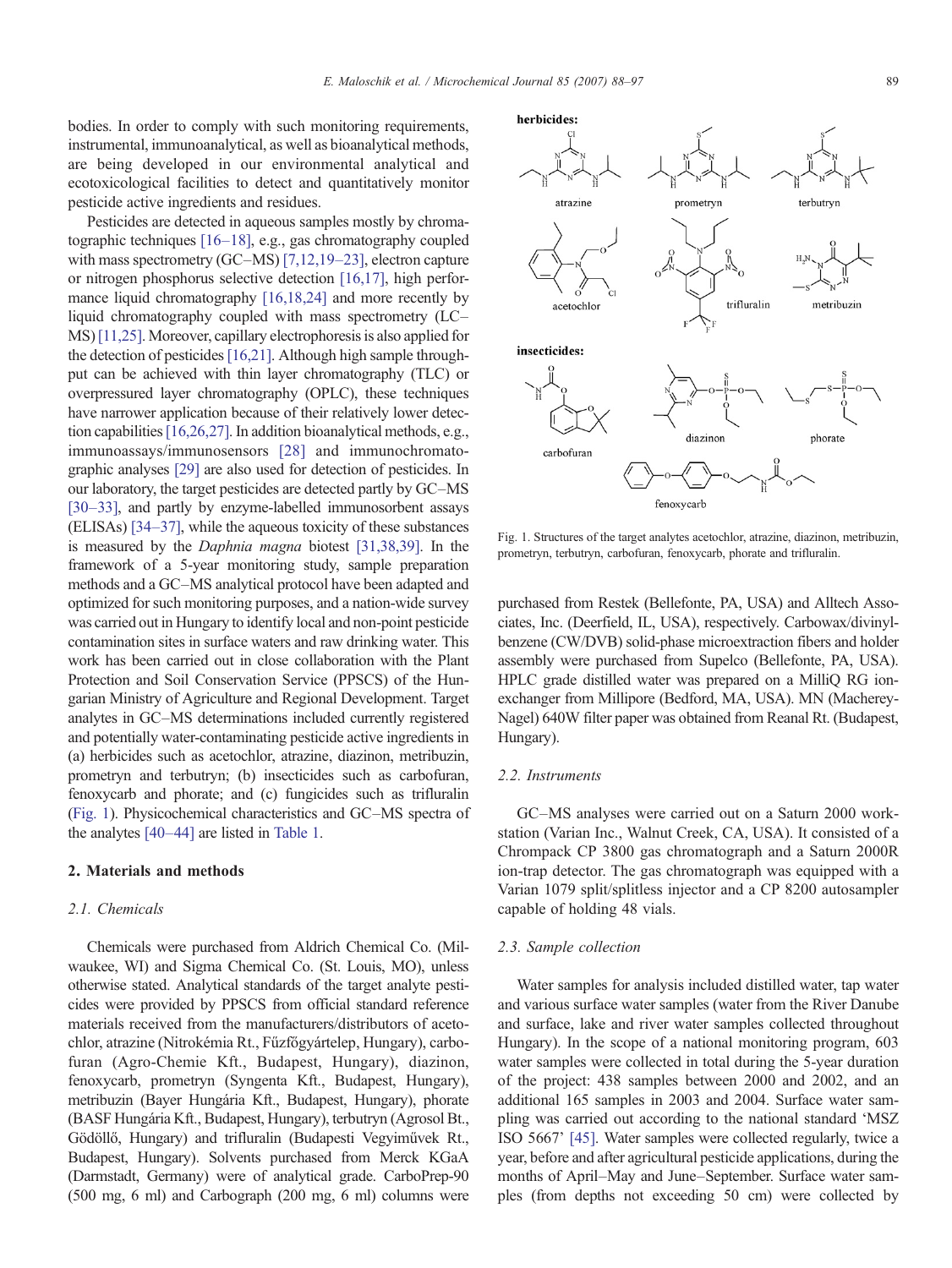<span id="page-2-0"></span>Table 1 Characteristics, MS molecule fragment ions and GC–MS spectral references of target analytes

| Pesticide active<br>ingredient <sup>a</sup> | Formula<br>(molecular weight)        | CAS registry<br>number                     | Molecule ions <sup>b</sup><br>(m/z) | NIST ID number [41]<br>(NIST98) <sup>c</sup> {NIST92} <sup>d</sup> | Wiley registry<br>number $[42]$ | Other references                    |
|---------------------------------------------|--------------------------------------|--------------------------------------------|-------------------------------------|--------------------------------------------------------------------|---------------------------------|-------------------------------------|
| Acetochlor                                  | $C_{14}H_{20}CINO_2$<br>(269.771)    | $[34256 - 82 - 1]$<br>223, 174, (162, 146) |                                     | 245281 (19992)                                                     |                                 |                                     |
| Atrazine                                    | $C_8H_{14}ClN_5$<br>(215.685)        | $[1912 - 24 - 9]$                          | 215, 200, (173, 122)                | 185403 (83166)<br>${26463, 70368 - 70372}$                         | 131694-131700,<br>423301        | [43, p. 256]<br>$[44, pp. 170-171]$ |
| Carbofuran                                  | $C_{12}H_{15}NO_3$<br>(221.255)      | $[1563-66-2]$                              | 164, 149, (131, 122)                | 53743 (72236)<br>${27827, 70570 - 70573}$                          | 45095, 132075,<br>132076        | [43, p. 227]                        |
| Diazinon                                    | $C_{12}H_{21}N_2O_3PS$<br>(304.347)  | $[333-41-5]$                               | 304, 179, (152, 137)                | 118996 (77073)<br>{48981, 73179-73183}                             | 136419-136424,<br>93296         | [43, p. 310]<br>[44, p. 194]        |
| Fenoxycarb                                  | $C_{17}H_{19}NO_4$<br>(301.341)      | $[79127 - 80 - 3]$                         | (301, 186), 116, 88,                | 245267 (52064)                                                     |                                 |                                     |
| Metribuzin                                  | $C_8H_{14}N_4OS$<br>(214.289)        | $[21087-64-9]$                             | 198, (144), 103, (74)               | 125494 (82576)<br>${26206, 70320}$                                 | 41841, 131608                   | [43, p. 254]                        |
| Phorate                                     | $C_7H_{17}O_2PS_3$<br>(260.376)      | $[298-02-2]$                               | 260, (231), 121, (75)               | 53732 (28981)<br>${43614, 72372 - 72374}$                          | 62283, 135018,<br>135019        | [43, p. 330]                        |
| Prometryn                                   | $C_{10}H_{19}N_5S$<br>(241.358)      | $[7287-19-6]$                              | 241, 226, (199, 184)                | 59476 (91444)<br>${32110, 71203 - 71207}$                          | 53681, 133150-<br>133153        | [43, p. 262]<br>[44, p. 171]        |
| Terbutryn                                   | $C_{10}H_{19}N_5S$<br>(241.358)      | $[886-50-0]$                               | 241, 226, (185, 170)                | 245216 (88938)<br>${32111, 71208 - 71210}$                         | 53682, 133154                   |                                     |
| Trifluralin                                 | $C_{13}H_{16}F_3N_3O_4$<br>(335.282) | $[1582-09-8]$                              | 306, (290), 264, (206)              | 125601 (100040)<br>${52267, 73670}$                                | 101055, 137219,<br>137220       | [43, p. 159]<br>[44, p. 204]        |

<sup>a</sup> Common name.<br>
<sup>b</sup> Characteristic molecule ions. Base ion is underlined, while less important fragments are in parentheses.<br>
<sup>c</sup> Spectra numbers of target compounds in the NIST98 library.<br>
<sup>d</sup> Spectra numbers of target

immersion of a sampling vessel, transferred into clean, 2.5 l volume dark glass bottles sealed with a watertight screw-cap and insulated with Teflon lining, and were transported in cool boxes to the laboratory. Water sampling accuracy was supported by a global positioning system. The sampling strategy increasingly focused on contaminated sites: systematic sampling was carried out at 90 locations nation-wide during the first 3 years of the campaign (2000–2002), and narrowed to contaminated sites in the Balaton region during the subsequent 2 years (2003–2004). Of these surface water samples, 360 were received over a period of 3 years from PPSCS (Hungary). In addition, 41 samples from raw and drinking water from waterworks were also provided by Wedeco Water Treatment and Environmental Technologies Ltd. (Vác, Hungary), 4 groundwater samples by Megaterra Environmental Engineering Office Ltd. (Budapest, Hungary) from a national environmental remediation area, and 198 additional water samples were collected by our research group.

#### 2.4. Sample preparation

Physicochemical characteristics (pH, temperature) of the sampled water were determined on site, while other quality characteristics e.g., total suspended matter (TSM) and evaporation residue (ER) values were measured in the laboratory of PPSCS. The measured pH, TSM and ER values ranged from 7.60 to 8.75, 5 to 120 mg/l, and 48 to 2140 mg/l, respectively. To provide appropriate sample preparation for GC–MS determinations, solid-phase extraction (SPE) and solid-phase microextraction (SPME) methods were applied. Water samples were filtered in a suction filtration apparatus using MN 640W filter paper to remove floating

particles, stirred for 1 min, left to settle for 10 min, and then subjected to SPE [\[46\]](#page-9-0) using graphitized carbon based SPE cartridges. SPE columns (CarboPrep-90, 500 mg, 6 ml) were conditioned on a vacuum suction manifold, applying low eluent flow velocity, with 5 ml of dichloromethane/methanol (8:2), 2 ml of methanol, and 10 ml of distilled water containing 10 mg/ml ascorbic acid. After the conditioning step, 1000 ml of the water sample was passed through the column at a flow rate of 10–15 ml/min. The column was rinsed with 7 ml of distilled water, air-dried for 10 min with suction by vacuum, washed with 1 ml of methanol/distilled water (1:1), and air-dried again. Neutral and alkaline components absorbed into the column were eluted, at a low eluent flow velocity, with 1 ml of methanol and 1 ml of dichloromethane/methanol (8:2). Combined eluates were concentrated to a volume of approximately 0.1 ml under nitrogen gas flow. Then 2 ml of isooctane was added to the concentrated extract, and the solution was evaporated to a final volume of 1 ml. Extract samples were applied for measurement with GC–MS.

In order to evaluate the SPE/GC–MS process, water samples were spiked with standards of the target compounds at concentrations between 0.001 and 25 ng/ml, and subjected to the above SPE protocol and to instrumental analysis. Analytical standards of the active ingredients were added to HPLC grade distilled water (MilliQ) in methanol stock solutions, except for phorate, where stock solution was prepared in acetone. Spike levels included 2- and 5-fold values of the limit of detection (LOD), except for fenoxycarb. Five parallel detections were carried out at these levels for each active ingredient.

In the case of the target analyte trifluralin, with especially low instrumental analytical limit of detection but poor recoveries in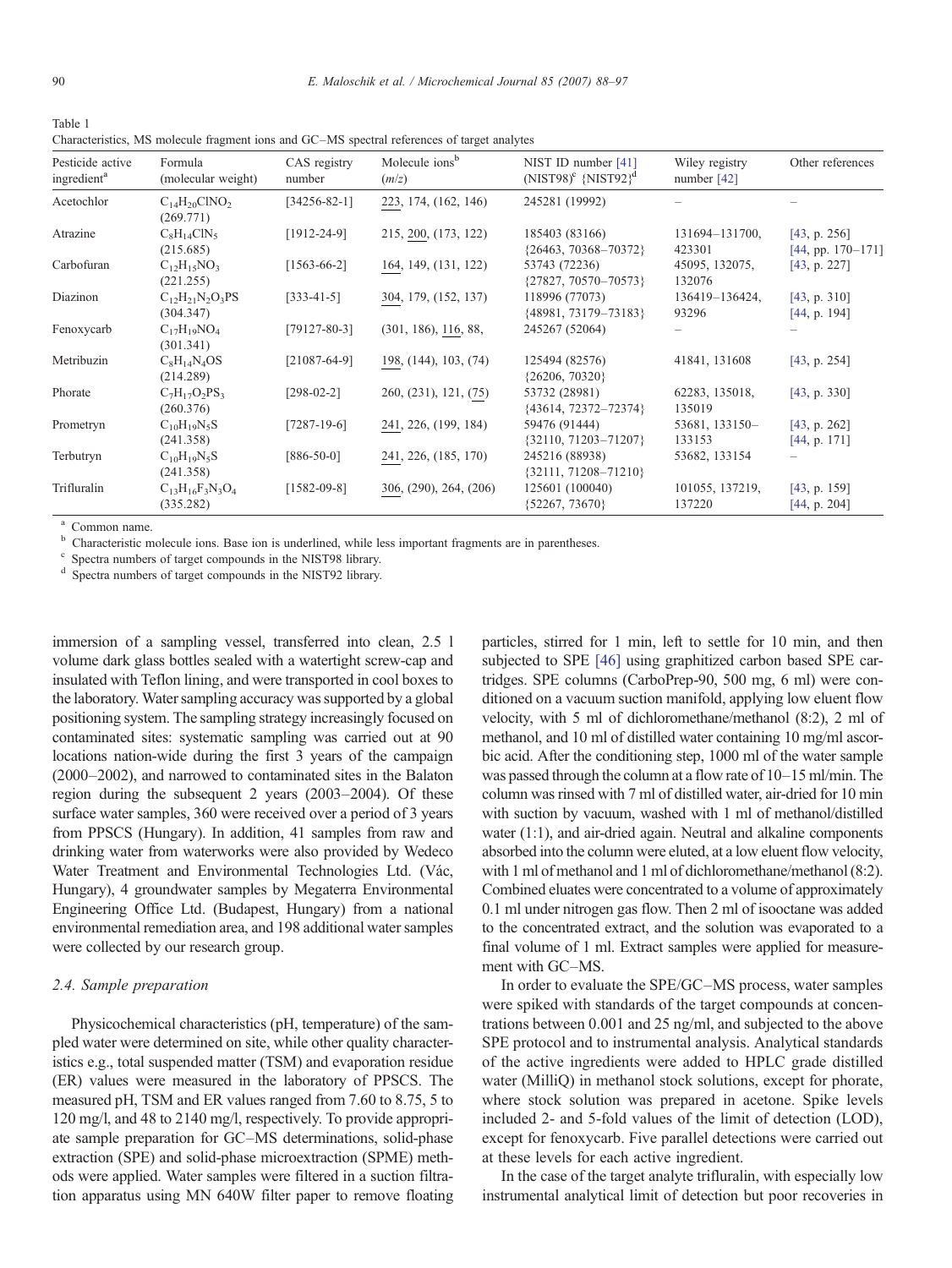SPE, water samples were subjected to SPME prior to GC–MS [47–[49\]](#page-9-0) in order to avoid recovery problems during SPE and to simplify sample preparation. Thus, 4 ml portions of each water sample were directly extracted by SPME using a 65 μm thick CW/DVB fiber. Extraction time was 20 min at room temperature with stirring by means of a magnetic stirrer. For quantification, distilled water was spiked with trifluralin at concentrations between 0.25 and 25 ng/ml, and samples were similarly subjected to SPME and to instrumental analysis.

## 2.5. GC–MS

GC–MS determinations were carried out using electron impact (EI) or chemical ionization (CI) ion sources, detecting total ion count (TIC) in full scan mode or selected ion(s) in selective ion monitoring (SIM) mode. A non-polar capillary column filled with 5% diphenylpolysiloxane and 95% dimethylpolysiloxane, CP-Sil 8 CB (30 m, 0.25 mm, film thickness 0.25 μm) (Chrompack, Middelburg, The Netherlands) was used as a capillary column. The carrier gas was helium 5.0 at a flow rate of 1.0 ml/min. The mode of injection was splitless  $(0-1.5 \text{ min})$ , then the split ratio set to 50. Both isothermal injection (ITI) and temperature-programmed injection (TPI) were applied. During ITI, the temperature at the injection port was set to 230 °C. The injection volume was 1 μl. The corresponding column temperature, following an initial period of 120 °C for 1 min, was increased to 270 °C at 10 °C/min, and kept at 270 °C for 14 min. During TPI, the temperature at the injection port was 60 °C for 0.50 min, raised to 260 °C at 200 °C/min rate, held for 5 min, raised further to 60 °C at 200 °C/min rate, held for 20.00 min. The injection volume was 5 μl. Solvent venting was not applied. The corresponding column temperature, following an initial period of 70 °C for 0.5 min, was increased to 100 °C at 60 °C/min, further increased to 240 °C at 10 °C/min and kept finally at 240 °C for 20 min. During SPME thermodesorption, the injector temperature was held at 250 °C in splitless injection mode. The corresponding column temperature, following an initial period of 80 °C for 1 min, was raised to 300 °C at 20 °C/min. The temperature of the transfer line was adjusted to 270 °C. The mass spectrometer was operated in electron impact (EI) or chemical ionization (CI) mode using methanol as reagent gas with CI storage level of 19.0 m/z. The temperature of the ion trap was 150 °C. The maximum ionization time was 2000 μs, the maximum reaction time 40 ms, the ionization level 25 u, the reaction level 40 amu, ejection level 15.0 V, reagent reaction time 9000 μs, target total ion counts (TIC) 5000 counts, scan time 0.60 s/scan, emission current: 10 μA, and mass defect: 40 mmu/100 u. The scan range selected for full-scan data was 45 to 400 amu.

# 3. Results and discussion

#### 3.1. Limits of detection

Target pesticides [\(Fig. 1\)](#page-1-0) were selected for the survey based on their physicochemical features, analytical detectability, and based on the results of preceding surveys [\[15\].](#page-8-0) In order to detect levels of the pesticide active ingredients monitored it was necessary to evaluate achievable analytical detection levels during

instrumental analysis after sample preparation. The analytical sensitivity of the GC–MS process was characterized with minimum detectable amount (MDA) values and corresponding theoretical LODs, while the effect of SPE was evaluated based on recoveries. Spiked standard solutions were used for the quantification of each target analyte. It has to be noted, that a better evaluation of the recovery might be obtained by making standard addition of labelled analytes to real filtered water samples. Theoretical LODs were calculated from MDAs determined in the GC– MS process and recoveries at 2- and 5-fold values of the LODs. Practical LODs were calculated as three times the standard deviation of the lowest measured concentration determined in five replicate analyses of the water sample for each analyte in the overall analytical procedure.

The chosen GC column and temperature program allowed peak retention times (Rt) between 9.4 and 18.2 min during ITI and 6.6 and 21.2 min during TPI. Signal intensity in the instrumental analysis was the most sensitive for trifluralin and the least sensitive for fenoxycarb. Calibration curves for the quantitative determination of the target analytes were established based on peak areas of the target fragment ions in spiked solutions. The selected fragment ions of the target analytes are listed in [Table 1.](#page-2-0) At least two molecule ions were used for quantification of the target analytes: the base ion and one or more other fragment ion(s). The use of multiple molecule ions is essential to evaluate peak purity and to exclude the presence of interfering co-eluted compounds. Under optimized GC–MS parameters MDA was determined for all analyzed active agents and theoretical LOD of the GC–MS procedure was calculated.

Analytical standard concentration series were made in isooctane such that the concentration of the active agent was varied between LOD and its 25-fold level. Analyte concentrations detected at spike levels between 0.5 and 200 ng/ml offered good to excellent regression characteristics and indicated MDAs in the methods ranging from 0.01 to 50 ng in ITI, and from 0.005 to 12.5 ng in TPI protocols. MDAs of the given target compounds in TPI GC–MS were found to be 0.5 ng for acetochlor, 0.5 ng for atrazine, 2.5 ng for carbofuran, 0.05 ng for diazinon, 12.5 ng for fenoxycarb, 2.5 ng for metribuzin, 0.025 ng for phorate, 0.5 ng for prometryn, 0.5 ng for terbutryn, and 0.005 ng for trifluralin. Corresponding theoretical LODs ranged from 0.001 ng/ml (trifluralin) to 2.5 ng/ml (phorate) concentration. The validity of the calibration regression for the target analytes appeared to be adequate for quantitative determination at concentration ranges of the corresponding LOD and its 50-fold level: regression coefficients  $(r^2)$  were found to be above 0.991 except for fenoxycarb. In the case of 7 out of 10 compounds, the regression coefficient is over 0.995. Main analytical characteristics (Rt values, theoretical LODs) achieved during GC–MS with ITI or TPI are shown in [Table 2.](#page-4-0) As can be seen, LODs are in all cases equal or better with TPI than under isothermic conditions (1–50 improvement factors). This is explained partly with the increased injection volumes  $(5 \text{ }\mu\text{l} \text{ instead of } 1 \text{ }\mu\text{l})$  due to the rapid temperature elevation in the injector, and partly with the relatively slow heat ramp applied during TPI so that slightly thermolabile compounds are not subjected to overheating, and thus more analyte reaches the column.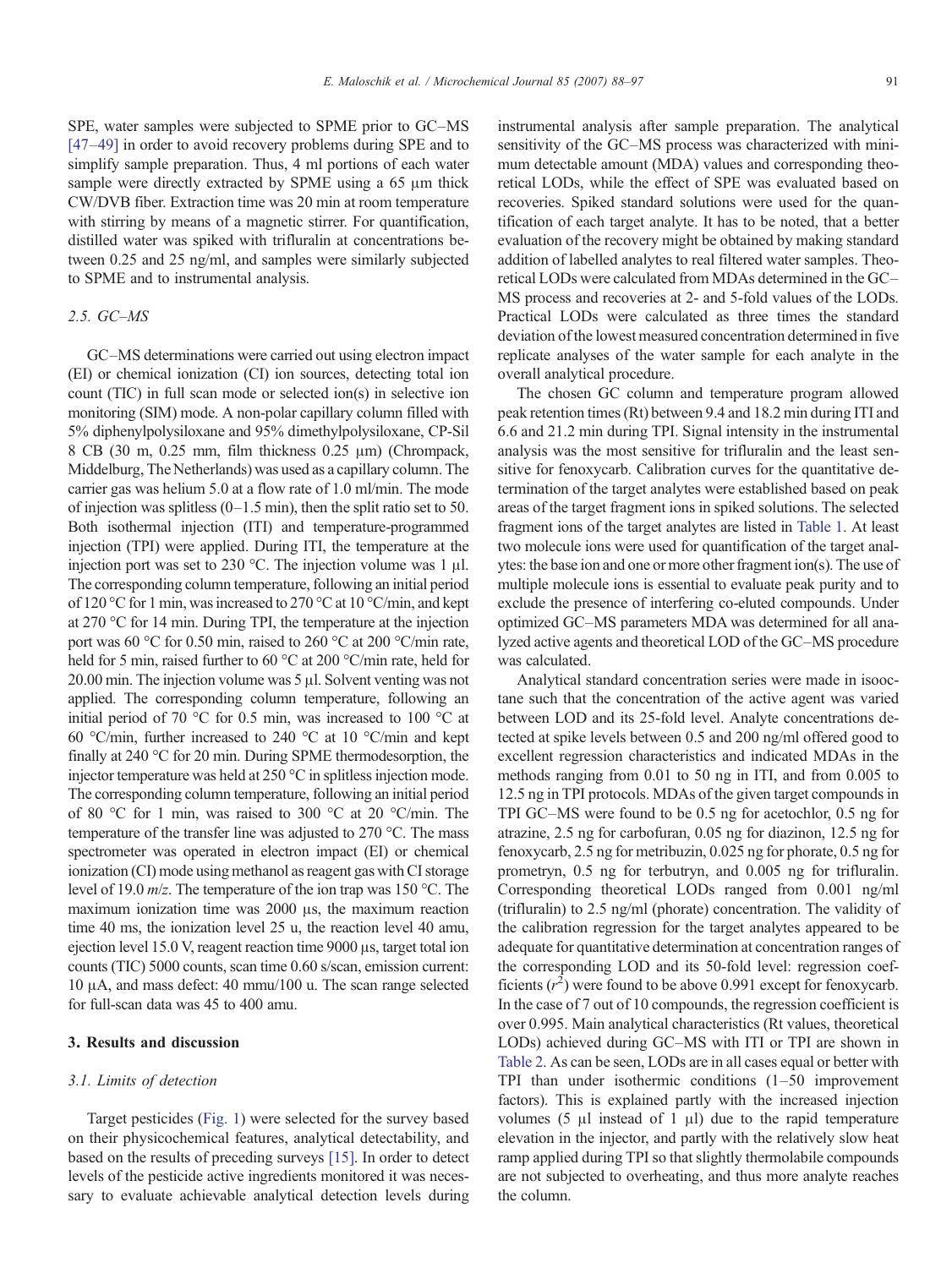<span id="page-4-0"></span>Table 2 Analytical characteristics of the target analytes in SPE/GC–MS method

| Pesticide active<br>ingredient | Retention time (min)<br>Injector |        | Limit of detection (LOD)<br>(ng/ml)<br>Injector |       | <b>LOD</b><br>improvement<br>factor | Water solubility [40]<br>$(\mu g/ml)$ | Maximum contaminant<br>level (MCL) in water<br>(ng/ml) |
|--------------------------------|----------------------------------|--------|-------------------------------------------------|-------|-------------------------------------|---------------------------------------|--------------------------------------------------------|
|                                |                                  |        |                                                 |       |                                     |                                       |                                                        |
|                                | Trifluralin                      | 9.414  | 10.855                                          | 0.01  | 0.001                               | 10                                    | 0.221                                                  |
| Phorate                        | 9.912                            | 10.293 | 0.01                                            | 0.005 |                                     | 50                                    | 0.05                                                   |
| Carbofuran                     | 10.424                           | 6.616  | 5                                               | 0.5   | 10                                  | 320                                   | 5.00                                                   |
| Atrazine                       | 10.570                           | 11.929 | 0.1                                             | 0.1   |                                     | 33                                    | 1.00                                                   |
| Diazinon                       | 10.912                           | 12.264 | 0.5                                             | 0.05  | 10                                  | 60                                    | 0.10                                                   |
| Acetochlor                     | 12.017                           | 13.240 | 0.1                                             | 0.1   |                                     | 223                                   | 0.25                                                   |
| Metribuzin                     | 12.122                           | 13.339 | 0.5                                             | 0.5   |                                     | 1050                                  | 2.00                                                   |
| Prometryn                      | 12.412                           | 13.675 | 0.1                                             | 0.1   |                                     | 33                                    | 2.00                                                   |
| Terbutryn                      | 12.732                           | 13.878 | 5.0                                             | 0.1   | 50                                  | 22                                    | 2.00                                                   |
| Fenoxycarb                     | 18.195                           | 21.156 | 50                                              | 2.5   | 20                                  | 7.9                                   | $\overline{\phantom{a}}$                               |

For the estimation of SPE, recoveries were determined. Recoveries at spike levels corresponding to 2-fold LOD ranged between 92.9% and 102.3%, and to 5-fold LOD ranged between 84.1% and 109.1% for atrazine, carbofuran, acetochlor, prometryn, terbutryn and fenoxycarb, but were modest (30–45%) for diazinon and metribuzin at both two levels. Relative standard deviations (RSD) for recoveries were typically in the 9.5–19.9% range for the lower spiked level and in the 8.2–15.9% range for the higher level. Rather poor recoveries (below 10%) were reached with phorate and trifluralin. Low recoveries of these analytes were explained partly with poor performance of the SPE sample preparation process and partly with analyte volatility. An especially high contrast between theoretical and practical LODs was seen in the case of trifluralin, where SPE did not permit analyte detection at low levels (0.01–0.001 ng/ml) in the high sensitivity range of the GC–MS process. Using the approach of practical LOD, however, this analyte was readily detectable in water at concentrations between 0.05 and 1 ng/ml. In the case of phorate, low recoveries are explained mainly with high volatility of the compound resulting in analyte loss during solvent exchange (from methanol to isooctane). Phorate levels found later in real samples were therefore only regarded as approximate. Nonetheless, as seen from Table 2, the GC–MS method appears to be applicable at or below the maximum contaminant level (MCL) for eight target analytes. Moreover, for 5 active agents the GC–MS method can detect appropriate concentration according to the EU drinking water thresholds (0.1 ng/ml).

Poor recoveries of trifluralin in SPE were attempted to overcome using alternative SPME sample preparation for this analyte (see Sections 2.4 and 2.5). The chosen GC column and temperature program allowed a peak Rt of 7.27 min. Signals detected at spike levels of 0, 0.25 and 0.50 ng/ml did not differ significantly from zero, indicating a practical LOD of the SPME/GC–MS method of approximately 1 ng/ml. The calibration offered good regression characteristics ( $r^2$ =0.994) between 0.5 and 25 ng/ml, suitable as a standard curve for SPME/GC–MS detection from distilled water samples. Trifuralin content detected in parallel by SPE and SPME in a single surface water sample was practically identical.

## 3.2. Chemical ionization

As seen above, TPI appeared to be expedient for analytical LODs in the GC–MS protocol. Nonetheless, it resulted in significantly increased Rt for fenoxycarb relative to the ITI protocol and corresponding column conditions (from 18.2 min to 20.3 min). This was not a major disadvantage in our case, as not a single water sample, out of 345, was found to contain this analyte. Metribuzin was difficult to measure together with acetochlor under column conditions applied in the TPI protocol; the peaks of these two analytes appeared in close proximity to each other, and the signal of acetochlor even at low concentrations repressed the metribuzin peak, due to both analytes having identical fragments of small relative mass that are still important in intensity in the mass spectra (e.g.,  $m/z$  45, 57, 103, 115, 144). This problem was due to a lack of phase selectivity or too fast temperature programming, and was overcome when the EI fragmentation method was replaced with the milder CI fragmentation resulting in fewer, larger molecule fragments. During this less destructive ionization, the analyte molecule is predominantly converted without fragmentation into its molecule ion resulting in (1) a stronger base signal and (2) direct indication of the molecular mass of the target analyte in the mass spectrum. Similar improvements due to CI were seen for target analytes atrazine and acetochlor. As seen on [Fig. 2,](#page-5-0) mainly a single  $M+1$  molecule was formed in CI of atrazine ( $m/z$  216), while several fragments were formed in EI ( $m/z$  215, 200, 173). This allowed better detection of atrazine in the presence of (and relative to) other contaminants. Milder fragmentation also allowed better parallel detection of and differentiation between various triazine herbicides (atrazine, prometryn, terbutryn), as identical fragments were not formed during less destructive CI fragmentation, in contrast to EI. In the case of acetochlor, definite fragmentation (cleavage of an ethoxy group) was also seen in CI. Consequently, the concentration of this analyte was calculated not from the parent molecule ion, but from that of the deethoxylated fragment. The advantage of CI over EI was seen here as well: more severe fragmentation appeared in EI, while CI resulted in a single and therefore easier to determine fragment. An additional advantage of the CI method, besides improving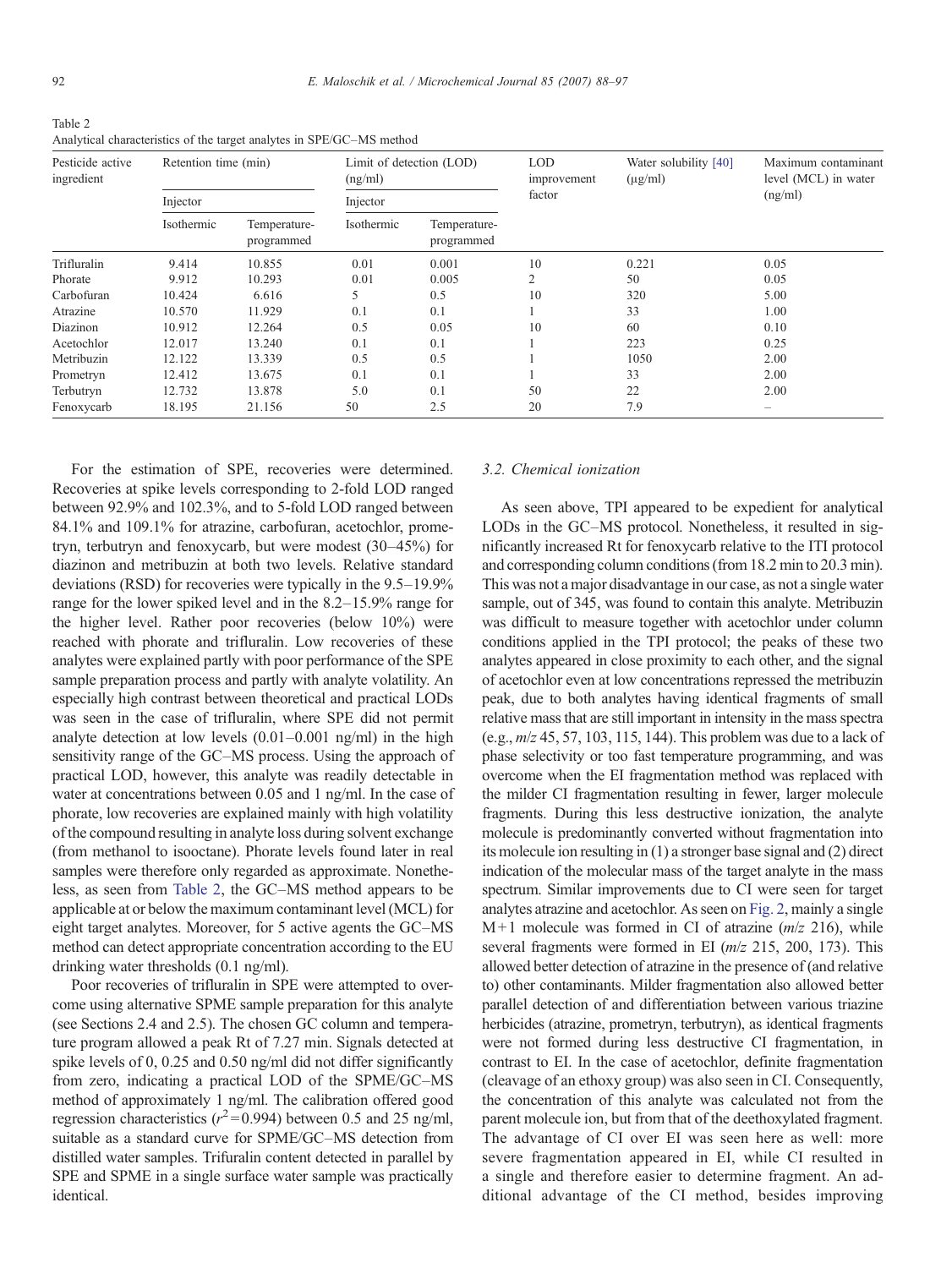<span id="page-5-0"></span>

Fig. 2. GC–MS chromatograms of a contaminated water sample by EI (above) and CI (below). The peak of atrazine appears on the molecule ion scan at Rt of 10.947 min and at 10.942 min in the EI and CI spectra, respectively. It is apparent that the atrazine signal intensity relative to that of contaminants has greatly improved in CI due to less destructive fragmentation. The corresponding mass spectra pertaining to atrazine are depicted in the inserts.

detection sensitivity, is that certain ubiquiter contaminants (e.g. phthalate plasticizers) caused less interference. In several samples, dibutyl phthalate emerged both as a real and as an "artefact" contaminant. As an example of this, when using the  $m/z$ 223 ion alone for quantification of acetochlor during EI, it was identical to that of dibutyl phthalate, and therefore, the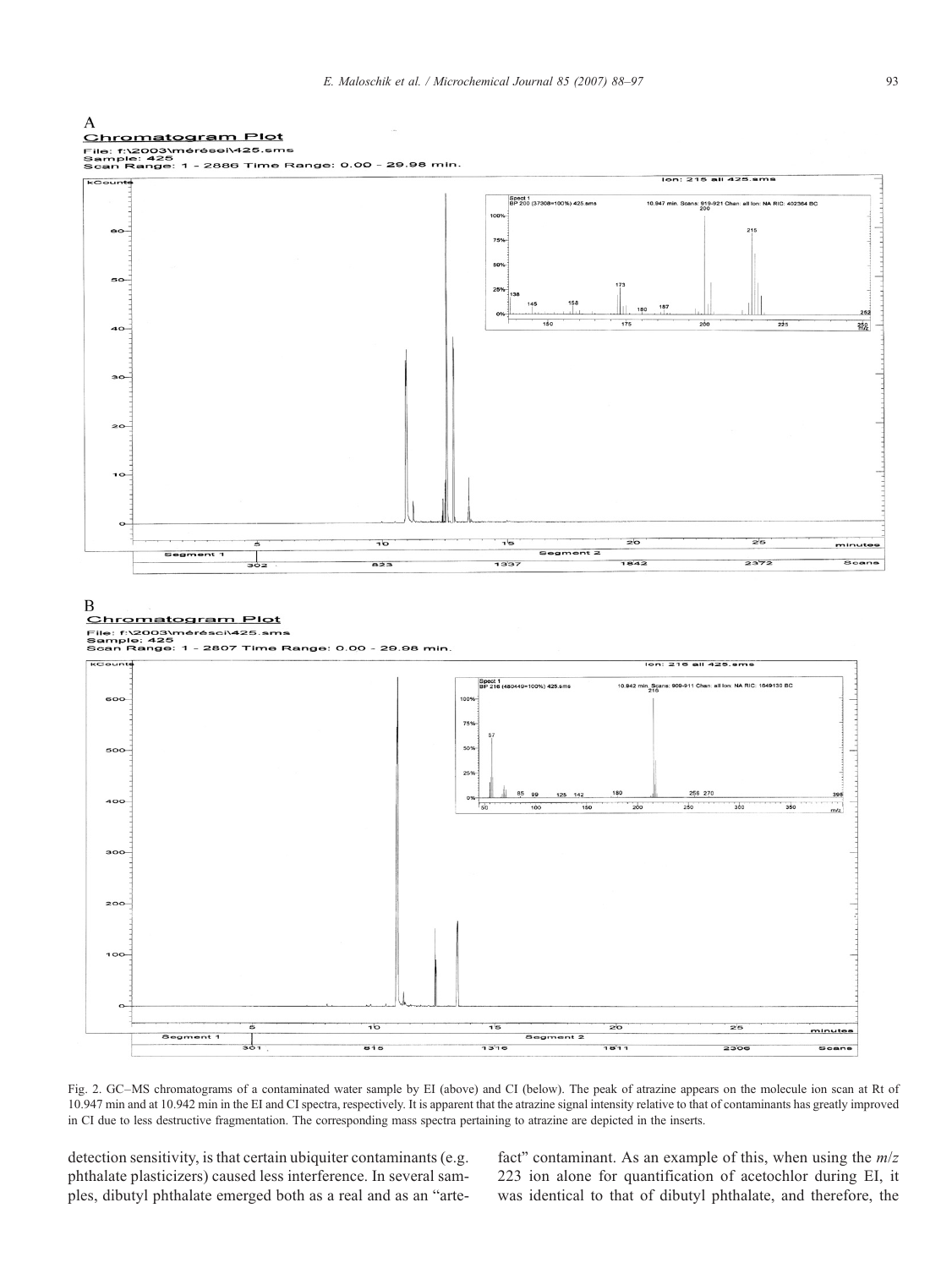EI protocol may have resulted in an overestimation of the acetochlor content.

#### 3.3. Quality control

The accuracy and reliability of the analytical determinations were assured by the use of spiked standard solutions for analytical quality control. Thus, analytical standards of all analytes were used both alone and in combination, in laboratory fortified blank samples for the determination of the recovery of the SPE process; three analytes (acetochlor, atrazine and terbutryn) were applied routinely at a concentration of 0.5 ng/ml in fortified water samples to control the performance of the analytical process during the monitoring campaign in each year of the project. Quality control data obtained with atrazine are depicted on Fig. 3. The average error for the determination of acetochlor, atrazine and terbutryn was 6.3%,  $-2.1\%$  and  $-5.1\%$ , respectively. Upper and lower warning levels (UWL, LWL, defined as levels differing from the mean by two times its standard deviation) and upper and lower control levels (UCL, LCL, defined as levels differing from the mean by three times its standard deviation) were determined for each analyte. Thus, LWL for acetochlor, atrazine and terbutryn were found to be 0.407, 0.424 and 0.397 ng/ml, respectively.

# 3.4. Monitoring of surface waters

According to a countrywide state of affairs report on surface water monitoring in Hungary [\[15\],](#page-8-0) the rate of 8 pesticide active ingredients or their residues out of 21 screened exceeded the 0.1 μg/l limit concentration permitted by the EU directives. Based on these findings, a 3-year countrywide systematic surface water sampling campaign was launched in 2000, followed by additional 2-year sampling at identified contaminated sites. In total, 386 water samples were collected in the capital (Budapest and vicinity) and 16 counties of Hungary. Sampling locations for surface water included agricultural, rural, urban and recreational areas (55 sampling sites) as well as an area for environmental remediation (4 sampling sites); and water catchment areas (31 sampling sites) for surface and raw drinking water. Sample collection was continued in contaminated areas identified during the first 3-year period, mainly in the area of Lake Balaton (83 sampling sites), but samples were also collected from other national recreation areas (19 sampling sites) and water catchment areas (6 sampling sites). Collected water samples were prepared and analyzed through the above-mentioned optimized GC–MS procedure, and the obtained chromatograms were qualitatively and quantitatively evaluated.

Detected pesticide contamination levels were ranked, graphically summarized by geographical location, and correlated with plant protection technologies used in the sampling region; contamination sources were estimated, and recommendations of necessary steps to eliminate the contamination in outstanding point sources of contamination and to evaluate the effects of these given contamination were formulated. The areal distribution of contaminated sites and contamination levels found in the first 3 years of the survey are depicted in [Fig. 4](#page-7-0). Based on data gathered during the analysis of 438 samples during the first 3-year campaign, contamination levels have been ranked into three classes: (1) strongly contaminated sites (>10,000 ng/ml), 2.2% of all sampling locations; (2) contaminated sites (1000–10,000 ng/ml), 15.6% of all sampling locations; and (3) slightly contaminated sites  $\approx$  1000 ng/ml), 35.2% of all sampling locations. Locations in the first group (2 sites) are considered clearly point sources of



Concentration of atrazine [ng/ml]

Fig. 3. External standard calibration curve for atrazine in the TPI GC–MS mode. Determinations were carried out in triplicates using spiked concentrations of atrazine of 15, 10, 5, 2, 1, 0.5, 0.2, 0.1, 0.05, 0.02, 0.01 and 0 ng/ml. Rt values ranged between 11.891 and 11.964 min (11.91 ± 0.02 min), and the time slice for calculation of peak areas was 11.841–12.129 min. Peak areas were integrated from total ion chromatograms (TIC) and reconstructed ion chromatograms (RIC) based on selected molecule ions ( $m/z$  200 and 215). Regression ( $r^2$ =0.99) was fit to concentrations 0.05 to 2 ng/ml. Analytical data quality control chart obtained with standard solutions of atrazine at a nominal concentration of 0.5 ng/ml is depicted in the insert. The mean of spiked analytes (MSA), upper and lower warning levels (UWL, LWL) and upper and lower control levels (UCL, LCL) are indicated in the chart in ng/ml unit.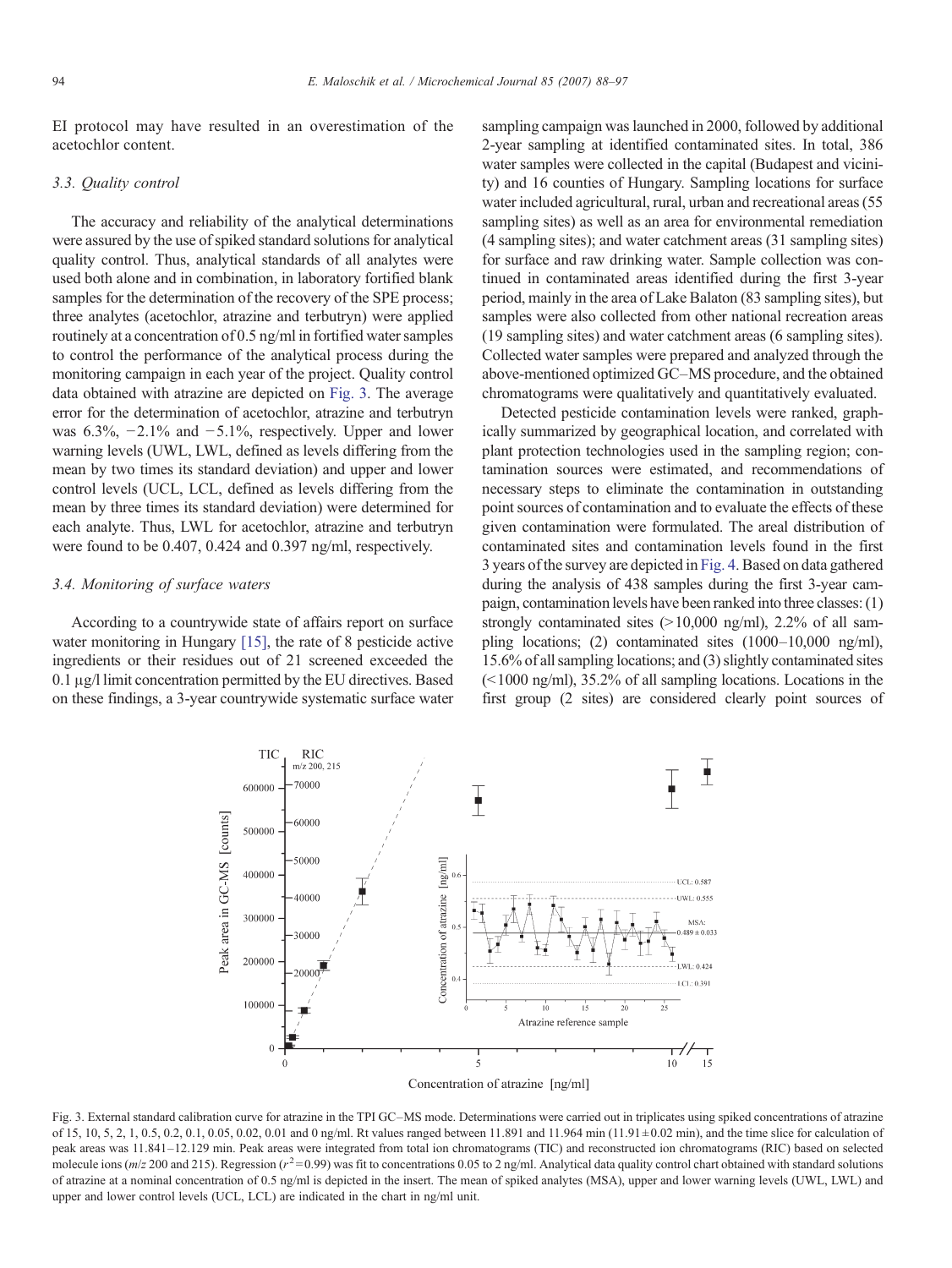<span id="page-7-0"></span>

Fig. 4. Areal distribution of contaminated sites in Hungary at three contamination levels during the monitoring period of 2000–2002. Identified site contamination may indicate pollution by several pesticides.

contamination not of agricultural but industrial origin. Sites in the second group, mostly in the Balaton and Northern Hungary regions (14 sites) as well as in the third group (32 sites), display a rather even distribution with presumably non-point sources of contamination, presenting a continuous environmental stress factor. Thus, determinations indicated pesticide residues in 53.3% of all sampling locations, which is a rather large proportion relative to previous expectations. An even more severe factor was that contamination levels showed an annual variation during the sampling period, being the worst in the third year. In 2002, over 90% of the collected surface water samples contained detectable levels of one or more pesticide active ingredients in the following order by active ingredients: diazinon 64.8%, atrazine 44.4%, acetochlor 30.6%, prometryn 17.6%, terbutryn 2.8%, while carbofuran, metribuzin, phorate and fenoxycarb have not been found in any water sample. Trifluralin contamination was seen on a single occasion out of 386 surface water samples analyzed. This sample, collected from the Eastern Main Irrigation Canal (Keleti-főcsatorna) in Hungary, was found to contain 1.94 ng/ml trifluralin, detected both by SPE and SPME/GC–MS.

As seen from these distribution patterns, the two most abundant pesticide contaminants from the list of pesticides monitored are acetochlor and atrazine. Detected pollution in some cases did not correlate strongly with actual pesticide application (diazinon). Contamination by acetochlor reached an alarming 2–3 ng/ml level, and atrazine contamination of agricultural origin were not much below that. At two locations, levels of both acetochlor and atrazine were far above that attributable to agricultural origin; the sporadically detected 16–47 ng/ml pesticide level in surface waters raise serious concerns with regard to environmental and human toxicology.

Based on these findings, sampling focused on contaminated sites of the Balaton region during the last 2 years of the project. Lake Balaton is the largest lake in Central Europe and is fed by the River Zala, 31 other constant streams and 20 perennial watercourses. The water of the lake, originally without an outlet, is occasionally released into the Sió Canal, which runs into the River Danube. Sampling covered the main watercourses and an industrial area in the north-eastern region of the lake.

Sampling in the Balaton region focused partly on the industrialized north-eastern (Balatonfűzfő) region with its pesticide production and formulation facilities, and on areas less exposed to agricultural and industrial contamination, and of higher importance for tourism. Strongly contaminated sites (26 locations) were sampled more frequently (up to four times a year) in this period. Contamination levels in the surface water samples from the pesticide production area of Balatonfűzfő were found to be alarmingly high (0.2–10 ng/ml), mostly by atrazine and acetochlor, though diazinon, prometryn and terbutryn were also detected, albeit at a lower level (0.1–0.4 ng/ml). Sampling was carried out in the May–September term, and contamination levels at the sampling sites displayed, with the exception of certain locations with persistent contamination, a moderately or strongly decreasing trend. A particular concern is represented by the water paths flowing from the industrial plant into artificial ponds, basins, and then into the Séd Stream and from there into the lake. In some cases these waterways contained atrazine and/or acetochlor at concentrations of 2–6 ng/ml, or even over 10 ng/ml.

In addition to the strongly contaminated north-eastern Balaton region, samples were taken at 14 locations from Lake Velence (and its water catchment area), and at 11 locations near the capital and in the Great Hungarian Plain. Atrazine and acetochlor were the most abundant pesticide contaminants in these regions as well, yet at much lower levels (below 1 ng/ml).

Polluting pesticides were detected in contaminated samples both by EI and CI GC–MS methods. Detected atrazine and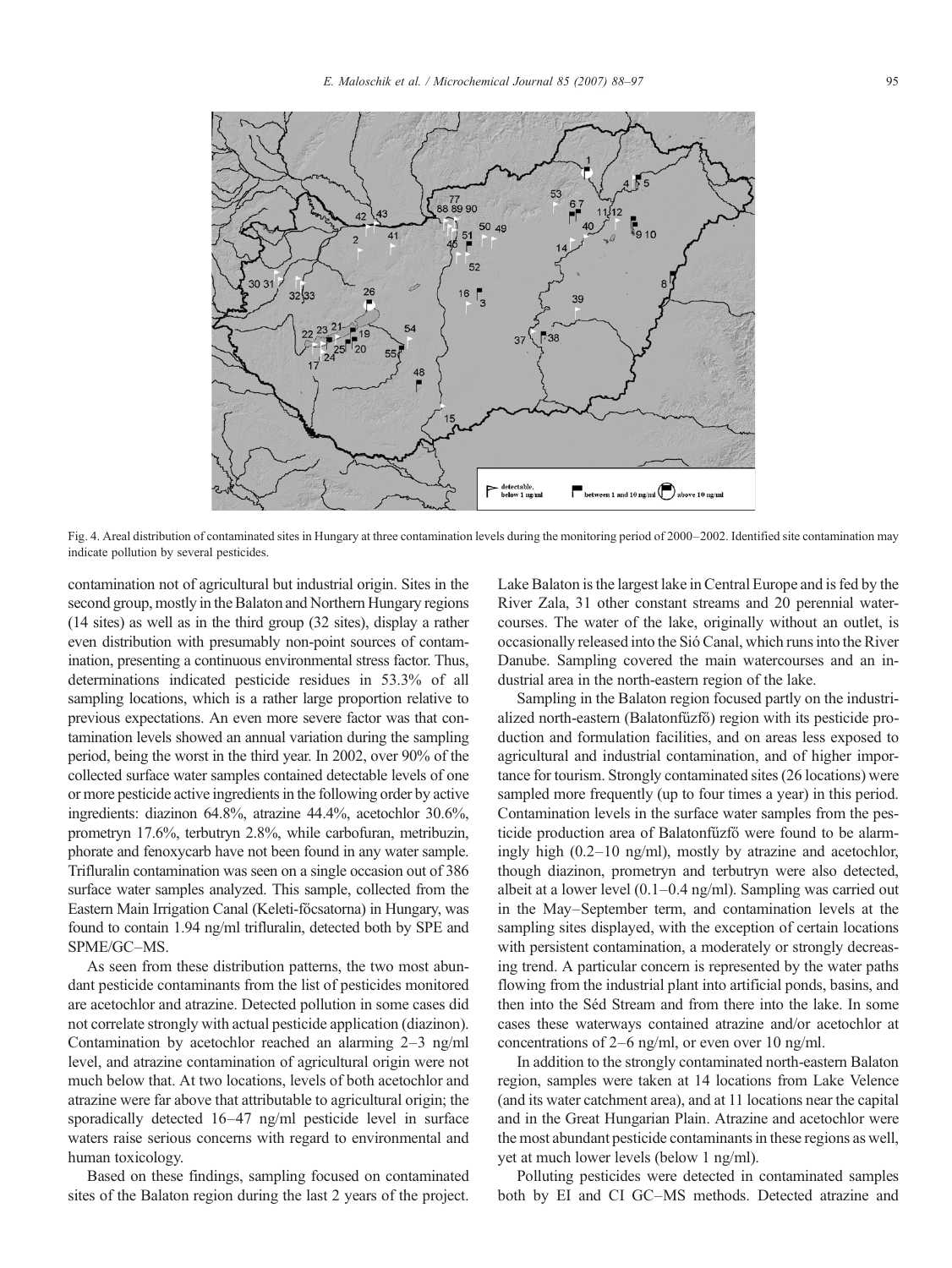<span id="page-8-0"></span>acetochlor levels by the EI and CI protocol showed a good concurrence.

# 3.5. Monitoring of raw drinking waters

In the above, mostly 0.1–1 ng/ml contamination levels of surface waters are of ecotoxicological concern as a permanent environmental load. On the other hand, this concern is moderated by the fact that this level is only slightly higher than the 0.1 ng/ml level stipulated by the European Union water regulatory level [2,3]. Drinking and raw drinking water samples collected over the duration of the project displayed a significantly lower level of contamination than surface waters: contamination with the target analytes at or below 0.1 ng/ml was detected only in 21.7% of all sampling locations (10 sites) and in 19.7% of all samples tested (14 samples). Nonetheless, an alarming fact was revealed when the levels of acetochlor were monitored in the Danube. Although the level of this analyte was found at about the 0.1 ng/ml concentration limit even in the river water, this concentration was detected in the sampling rounds in 2000 and 2002 in the raw drinking water and drinking water samples in the sampling area. This may indicate that the contaminant can pass into the bank-filtered waterwells, and may emerge at practically unchanged concentrations in raw drinking water. In the case of heavier atrazine and acetochlor contamination, this may present a direct threat to the drinking water supplies, as further purification technologies (chlorination, ozonization) may not decompose these organic micropollutants with sufficient efficacy.

#### Acknowledgments

The monitoring program has been carried out in collaboration with PPSCS and Wedeco Ltd. for Environmental Technologies in Hungary. Special thanks to Dr. László Győrfi, Gabriella Károly, Etelka Majzik-Solymos (PPSCS) and Éva Táborhegyi (National Institute of Agricultural Qualification) for their expert assistance in sampling and instrumental analysis. This study was sponsored by Hungarian national grants OMFB 02193/1999 and OTKA T-037792. Financial support from the Ministry of Environment (now the Ministry of Environment and Water Affairs) is highly acknowledged.

## References

- [1] Commission of the European Communities, Community Strategy for Endocrine Disrupters, a range of substances suspected of interfering with the hormone systems of humans and wildlife. COM 706 final, 1999.
- [2] European Union, Council Directive 98/83/EC of 3 November 1998 on the quality of water intended for human consumption, Off. J. Eur. Communities 41 (1998) (L330/32-54).
- [3] D.J. Hamilton, Á. Ambrus, R.M. Dieterle, A.S. Felsot, C.A. Harris, P.T. Holland, A. Katayama, N. Kurihara, J. Linders, J. Unsworth, S.-S. Wong, Regulatory limits for pesticide residues in water (IUPAC Technical Report), Pure Appl. Chem. 75 (2003) 1123–1155.
- [4] European Union, Corrigendum to Regulation (EC) No 850/2004 of the European Parliament and of the Council of 29 April 2004 on persistent organic pollutants and amending Directive 79/117/EEC, Off. J. Eur. Union 47 (2004) (L229/5-22).
- [5] K.R. Solomon, D.B. Baker, R.P. Richards, K.R. Dixon, S.J. Klaine, T.W. La Point, R.J. Kendall, C.P. Weisskopf, J.M. Giddings, J.P. Giesy, L.W. Hall, W.M. Williams, Ecological risk assessment of atrazine in North American surface waters, Environ. Toxicol. Chem. 15 (1996) 31–76.
- [6] C. Cox, Herbicide factsheet. Atrazine: environmental contamination and ecological effects, J. Pestic. Reform 21 (2001) 12–20.
- [7] W.T. Ma, K.K. Fu, Z. Cai, G.B. Jiang, Gas chromatography/mass spectrometry applied for the analysis of triazine herbicides in environmental waters, Chemosphere 52 (2003) 1627–1632.
- [8] F. Hernandez, J. Beltran, F.J. Lopez, J.V. Gaspar, Use of solid phase microextraction for the quantitative determination of herbicides in soil and water samples, Anal. Chem. 72 (2000) 2313–2322.
- [9] J. Kreuger, Pesticides in stream water within an agricultural catchment in Southern Sweden, 1990–1996, Sci. Total Environ. 216 (1998) 227–251.
- [10] A.R. Fernandez-Alba, A. Aguera, M. Contreras, G. Penuela, I. Ferrer, D. Barcelo, Comparison of various sample handling and analytical procedures for the monitoring of pesticides and metabolites in ground waters, J. Chromatogr., A 823 (1998) 35–47.
- [11] R.J.C.A. Steen, A.C. Hogenboom, P.E.G. Leonards, R.A.L. Peerboom, W.P. Cofino, U.A.Th. Brinkman, Ultra-trace level determination of polar pesticides and their transformation products in surface and estuarine water samples using column liquid chromatography–electrospray tandem mass spectrometry, J. Chromatogr., A 857 (1999) 157–166.
- [12] J. Quintana, I. Mart, F. Ventura, Monitoring of pesticides in drinking and related waters in NE Spain with a multiresidue SPE–GC–MS method including an estimation of the uncertainty of the analytical results, J. Chromatogr., A 938 (2001) 3–13.
- [13] K.W. Campo, S.M. Flanagan, K.W. Robinson, Water quality of selected rivers in the New England coastal basins in Maine, Massachusetts, New Hampshire, and Rhode Island, 1998–2000, U.S. Geological Survey Water-Resources Investigations Report, vol. 03-4210, 2003, pp. 1–43.
- [14] I.K. Konstantinou, D.G. Hela, T.A. Albanis, The status of pesticide pollution in surface waters (rivers and lakes) of Greece. Part I. Review on occurrence and levels, Environ. Poll. 141 (2006) 555–570.
- [15] Z. Kárpáti, L. Győrfi, M. Csanády, G. Károly, I. Krómer, Pesticide contamination in drinking waters (Ivóvizek növényvédő szer szennyezettsége), Egészségtud. 42 (1998) 143–152 (in Hungarian).
- [16] D. Barceló, M.-C. Hennion (Eds.), Trace Determination of Pesticides and Their Degradation Products in Water, Techniques and Instrumentation in Analytical Chemistry, vol. 19, Elsevier Science B.V., Amsterdam, 1997.
- [17] I. Liška, J. Slobodník, Comparison of gas and liquid chromatography for analysing polar pesticides in water samples, J. Chromatogr., A 733 (1996) 235–258.
- [18] R.B. Geerdink, W.M.A. Niessen, U.A.Th. Brinkman, Trace-level determination of pesticides in water by means of liquid and gas chromatography, J. Chromatogr., A 970 (2002) 65–93.
- [19] R.A. McLaughlin, B.S. Johnson, Optimizing recoveries of two chlorotriazine herbicide metabolites and 11 pesticides from aqueous samples using solid-phase extraction and gas chromatography–mass spectrometry, J. Chromatogr., A 790 (1997) 161–167.
- [20] E. Pocurull, C. Aguilar, F. Borrull, R.M. Marcé, On-line coupling of solidphase extraction to gas chromatography with mass spectrometric detection to determine pesticides in water, J. Chromatogr., A 818 (1998) 85–93.
- [21] R. Loos, R. Niessner, Analysis of atrazine, terbutylazine and their Ndealkylated chloro and hydroxy metabolites by solid-phase extraction and gas chromatography–mass spectrometry and capillary electrophoresis– ultraviolet detection, J. Chromatogr., A 835 (1999) 217–229.
- [22] C. Gonçalves, M.F. Alpendurada, Solid-phase micro-extraction–gas chromatography–(tandem) mass spectrometry as a tool for pesticide residue analysis in water samples at high sensitivity and selectivity with confirmation capabilities, J. Chromatogr., A 1026 (2004) 239–250.
- [23] M.L. Reyzer, J.S. Brodbelt, Analysis of fire ant pesticides in water by solid-phase microextraction and gas chromatography/mass spectrometry or high-performance liquid chromatography/mass spectrometry, Anal. Chim. Acta 436 (2001) 11–20.
- [24] M.C. López-Blanco, B. Cancho-Grande, J. Simal-Gándara, Comparison of solid-phase extraction and solid-phase microextraction for carbofuran in